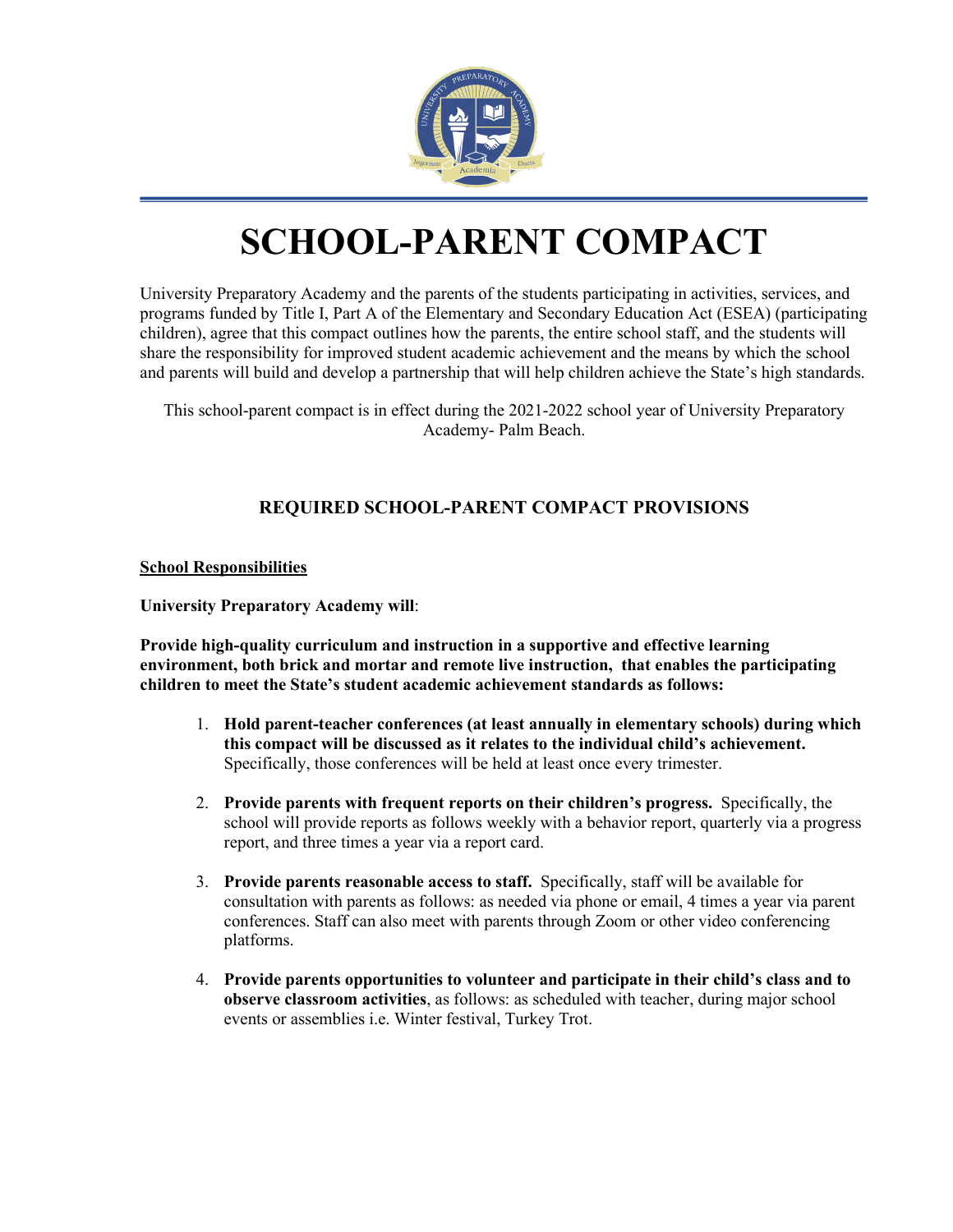

### **Parent Responsibilities**

#### **We, as parents, will support our children's learning in the following ways:**

- Monitoring attendance and limiting student absences, including remote live instruction.
- Ensuring that homework is completed, including assignments posted to Google Classroom.
- Monitoring amount of television children watch.
- Participating, as appropriate, in decisions relating to my child's education.
- Promoting positive use of my child's extracurricular time.
- Staying informed about my child's education and communicating with the school by promptly reading all notices from the school or the school district either received by my child or by mail and responding, as appropriate.
- Serving, to the extent possible, on policy advisory groups, such as being the Title I, Part A parent representative on the school's School Improvement Team, the Title I Policy Advisory Committee, the District-wide Policy Advisory Council, the State's Committee of Practitioners, the School Support Team or other school advisory or policy groups.
- Attend at least 2 parent trainings such as Parent University, Title 1 Parent Orientation, ELL or ESE Trainings, etc., including virtual parent meetings.
- Attend two parent-teacher conferences during the school year.
- Parents of bus riders are required to be at designated drop off and pick up area 15 minutes prior to scheduled time. Parents are not permitted to send a minor or any unauthorized adults.

#### **Student Responsibilities**

### **We, as students, will share the responsibility to improve our academic achievement and achieve the state's high standards. Specifically, we will:**

- Do my homework every day and ask for help when I need it.
- Read at least 30 minutes every day outside of school time.
- Give my parents or the adult who is responsible for my welfare all notices and information received by me from my school every day.

University Preparatory Academy is a preparatory school of choice. Students who receive more than 4 referrals for serious infractions (level 3 and level 4 infractions) in an academic school year are in jeopardy of losing his/her seat. Additionally, students who are excessively absent are also in jeopardy of losing his/her placement. Final determination will be made in conjunction with the principal and governing board.

| Parent                 | Date |
|------------------------|------|
| Student                | Date |
| School Representative: | Date |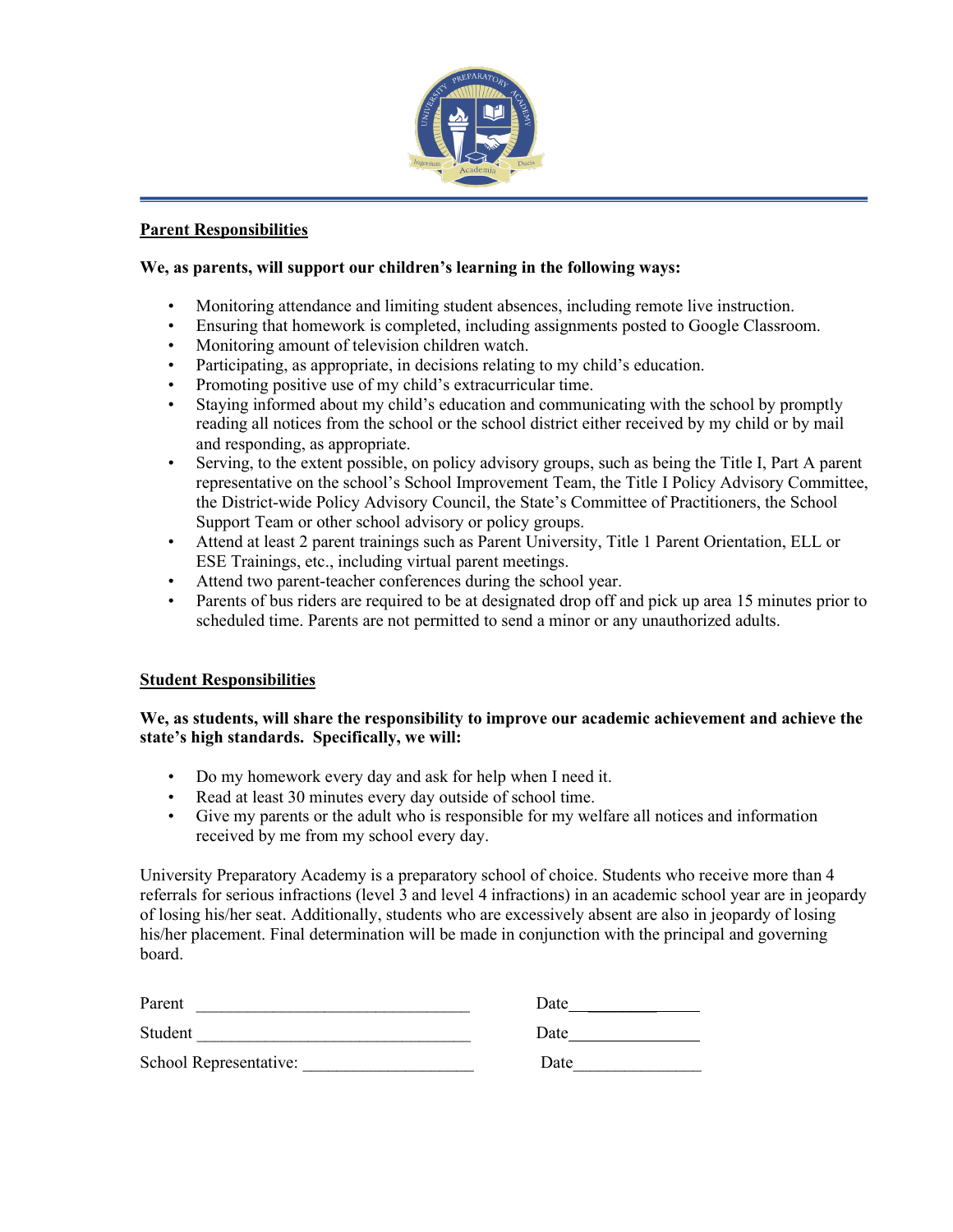

# **KONTRA LEKOL-PARAN**

Inivesite preparatwa Academy ak paran yo nan elev yo ki ap patisipe nan aktivite, sevis, ak pwogram ki finanse pa I, Pati A nan Lwa sou Edikasyon Elemante ak Segonde (ESEA) (timoun ki ap patisipe), dako ke kontra enfomel ant sa a esplike kijan paran yo, anplwaye lekol la tout antye, ak elev yo pral pataje responsablite pou amelyore sikse akademik elev yo ak mwayen lekol la ak paran yo ap bati epi devlope yon patenarya ki ap ede timoun yo reyalize t ap li se estanda segonde eta a.

Kontra lekol sa a se an Efe pandan 2021-2022 ane lekol la nan inivesite preparatwa Akademi-Palm Beach.

## **DISPOZISYON KONTRA KI OBLIGATWA POU PARAN LEKOL**

**Responsablite lekol**

**Inivesite preparatwa Academy pral**:

**Bay kourikoulom-wo kalite ak enstriksyon nan yon anviwonman aprantisaj sipo ak efikas, tou de brik ak motye ak aleka enstriksyon ap viv, ki pemet timoun yo patisipe nan satisfe estanda sikse akademik elev eta a jan sa a:**

- 1. **Kenbe konferans paran-pwofese (omwen chak ane nan lekol prime yo) pandan ke kontra enfomel ant sa a pral diskite kom li gen rapo ak sikse pitit endividyel a.**  Espesyalman, konferans sa yo ap fet omwen yon fwa chak trimes.
- 2. **Bay paran yo rapo souvan sou pwogre pitit yo.** Espesyalman, lekol la ap bay rapo jan sa a chak semen ak yon rapo konpotman, chak trimes atrave yon rapo pwogre, ak twa fwa pa ane atrave yon kat rapo.
- 3. **Bay paran yo akse rezonab pou anplwaye.** Espesyalman, anplwaye yo ap disponib pou konsiltasyon ak paran yo jan sa a: jan sa nesese atrave telefon oswa imel, 4 fwa pa ane atrave konferans paran. Anplwaye kapab tou rankontre ak paran yo nan Zoom oswa lot tribin konferans videyo.
- 4. **Bay paran yo opotinite pou volonte ak patisipe nan klas pitit yo epi pou yo obseve aktivite salklas**yo, jan sa a: kom ore ak pwofese, pandan evenman lekol gwo oswa asanble yo sa vle di.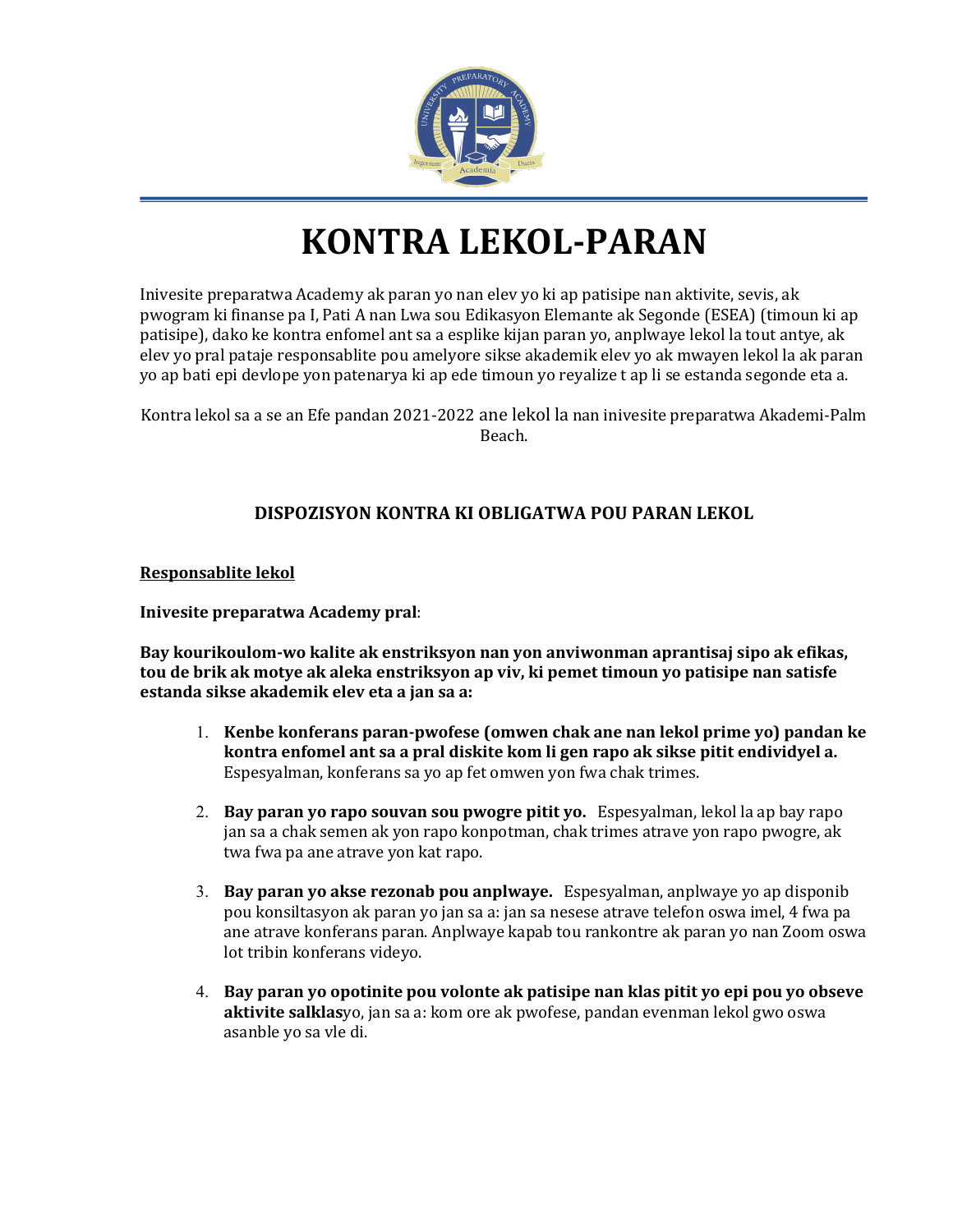

#### **Responsablite paran**

### **Nou menm, antanke paran, nou ap sipote aprantisaj pitit nou yo nan fason sa yo:**

- Siveyans prezans ak limite absans elev, ki gen ladan enstriksyon aleka ap viv.
- Asire ke devwa a fini, ki gen ladan tach afiche nan Google salklas.
- Siveyans kantite timoun televizyon gade.
- Patisipe, osi apwopriye, nan desizyon ki gen rapo ak edikasyon pitit mwen an.
- Ankouraje itilizasyon pozitif nan tan weekend pitit mwen an.
- Rete enfome sou edikasyon pitit mwen an epi kominike avek lekol la pa lekti san pedi tan tout notis nan lekol la oswa distri lekol la swa te resevwa pa pitit mwen an oswa pa lapos epi reponn, jan sa apwopriye.
- Sevi, nan limit ki posib, sou gwoup Konsey politik yo, tankou la mwen, pati yon reprezantan paran sou ekip amelyorasyon lekol lekol la, mwen an, komite Konsey politik la, Konsey konsiltatif politik distri a, Komite deta pratik, ekip sipo lekol la oswa lot gwoup konsiltatif lekol yo.
- Ale nan omwen 2 paran fomasyon tankou paran inivesite, 1 oryantasyon paran, ELL oswa ESE fomasyon, elatriye, ki gen ladan reyinyon paran vityel.
- Ale de konferans paran-pwofese pandan ane lekol la.
- Paran yo nan otobis Pasaje yo oblije yo dwe nan deziyen gout koupe ak ranmase zon 15 minit anvan yo pwograme tan. Paran yo pa pemet yo voye yon mine oswa nenpot granmoun san otorizasyon.

## **Responsablite elev**

## **Nou menm, kom elev, pral pataje responsablite pou amelyore sikse akademik nou yo ak reyalize estanda segonde eta a. Espesyalman, nou pral:**

- Eske devwa mwen chak jou epi mande ed le mwen bezwen li.
- Li omwen 30 minit chak jou deyo nan tan lekol la.
- Bay paran mwen oswa granmoun ki responsab pou byennet mwen tout notis ak enfomasyon mwen te resevwa nan lekol mwen an chak jou.

Inivesite preparatwa Academy se yon lekol preparasyon pou chwa. Elev ki resevwa plis pase 4 referans pou enfraksyon grav (nivo 3 ak nivo 4 enfraksyon) nan yon ane lekol akademik yo nan andanje nan pedi plas li. Anplis de sa, elev ki two absan yo tou nan andanje nan pedi plasman li '. Deteminasyon final la ap fet nan konjonksyon avek direkte a ak komite ki gouvene.

Parent\_\_\_\_\_\_\_\_\_\_\_\_\_\_\_\_\_\_\_\_\_\_\_\_\_\_\_\_\_\_\_\_ dat \_\_\_\_\_\_\_\_

 $Data$   $\qquad$ 

Reprezantan lekol: \_\_\_\_\_\_\_\_ Date\_\_\_\_\_\_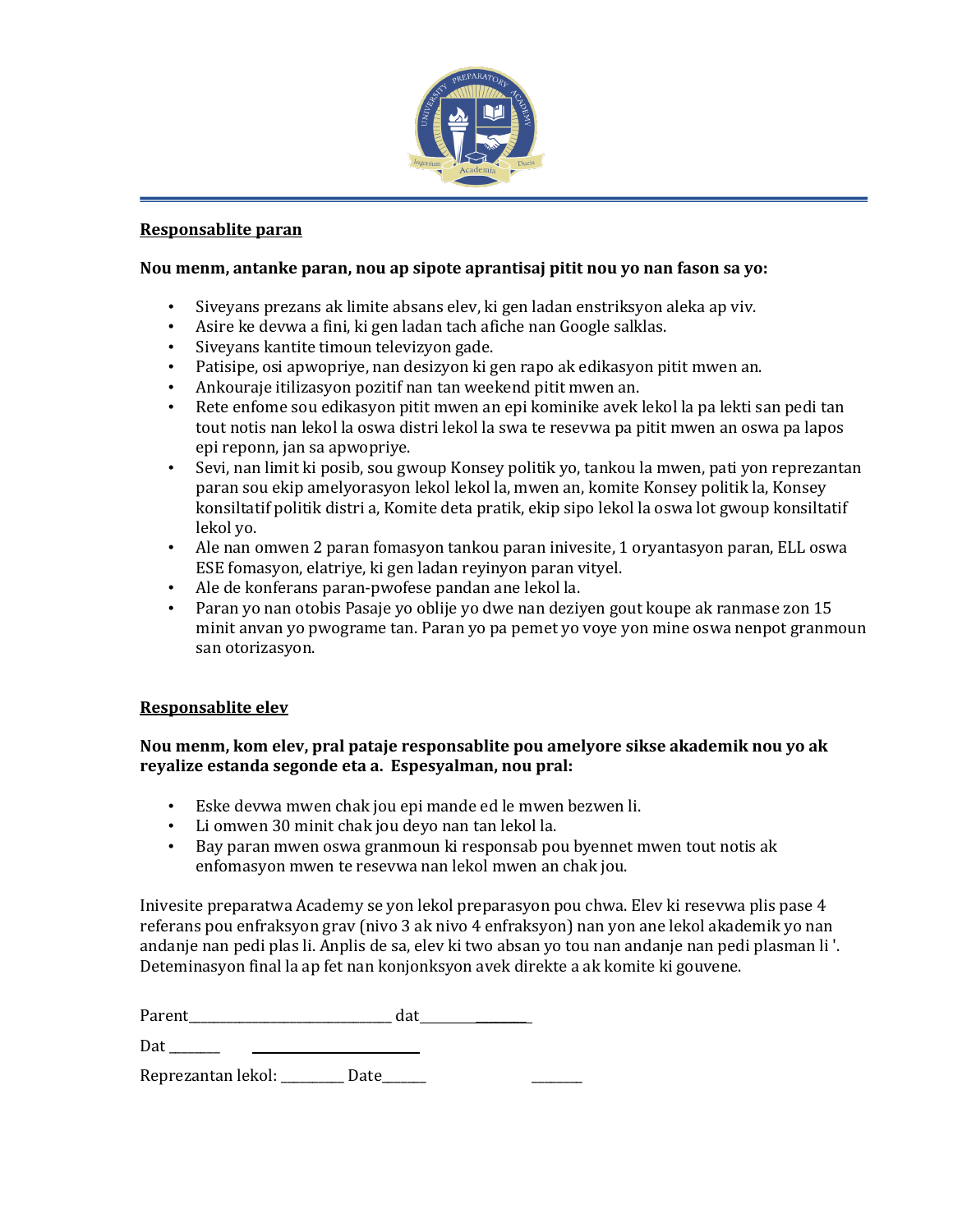

# **PACTO ESCUELA-PADRE**

La Academia Preparatoria Universitaria y los padres de los estudiantes que participan en actividades, servicios y programas financiados por el Título I, Parte A de la Ley de Educación Primaria y Secundaria (ESEA) (niños participantes), acuerdan que este pacto describe cómo los padres, todo el personal de la escuela y los estudiantes compartirán la responsabilidad de mejorar el rendimiento académico de los estudiantes y los medios por los cuales la escuela y los padres construirán y desarrollarán una asociación que ayudará a los niños a lograr el Los altos estándares del Estado.

Este pacto escuela-padre está en vigor durante el año escolar2 021-2022 de la Academia Preparatoria Universitaria - Palm Beach.

## **DISPOSICIONES COMPACTAS REQUERIDAS ENTRE LA ESCUELA Y LOS PADRES**

## **Responsabilidades escolares**

## **La Academia Preparatoria**Universitaria:

**Proporcionar un plan de estudios e instrucción de alta calidad en un entorno de aprendizaje de apoyo y efectivo, tanto físico como instrucción en vivo a distancia, que permita a los niños participantes cumplir con los estándares de rendimiento académico estudiantil del Estado de la siguiente manera:**

- 1. **Celebre conferencias de padres y maestros (al menos una vez al año en las escuelas primarias) durante las cuales se discutirá este pacto en relación con el logro individual del niño.** Específicamente, esas conferencias se llevarán a cabo al menos una vez cada trimestre.
- 2. **Proporcione a los padres informes frecuentes sobre el progreso de sus hijos.**  Específicamente, la escuela proporcionará informes de la siguiente manera semanalmente con un informe de comportamiento, trimestralmente a través de un informe de progreso y tres veces al año a través de una boleta de calificaciones.
- 3. **Proporcionar a los padres un acceso razonable al personal.** Específicamente, el personal estará disponible para consultas con los padres de la siguiente manera: según sea necesario por teléfono o correo electrónico, 4 veces al año a través de conferencias de padres. El personal también puede reunirse con los padres a través de Zoom u otras plataformas de videoconferencia.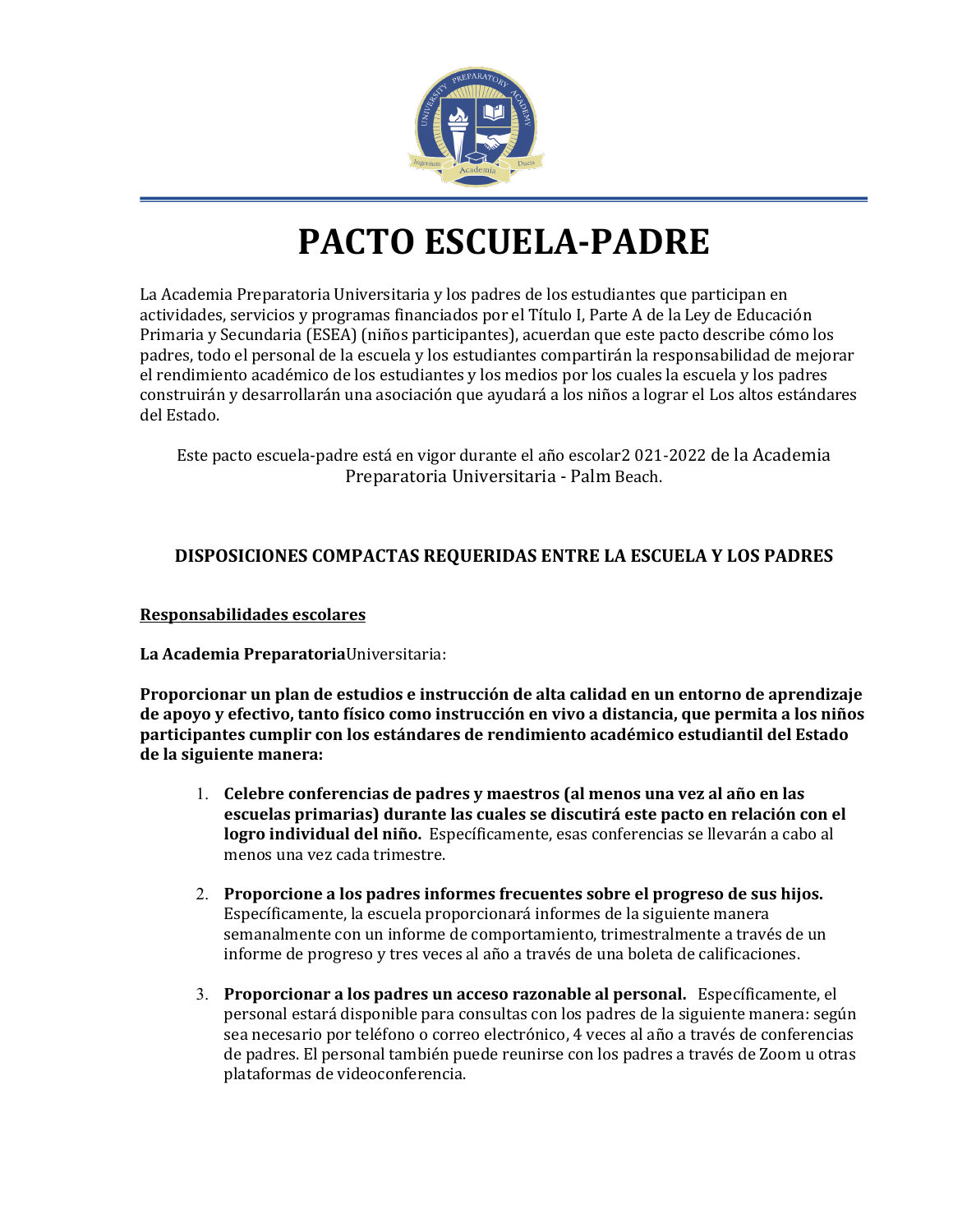

4. **Brinde a los padres oportunidades para ser voluntarios y participar en la clase de sus hijos y para observar las actividades del**aula, de la siguiente manera: según lo programado con el maestro, durante los principales eventos o asambleas escolares, es decir, el festival de invierno, turkey trot.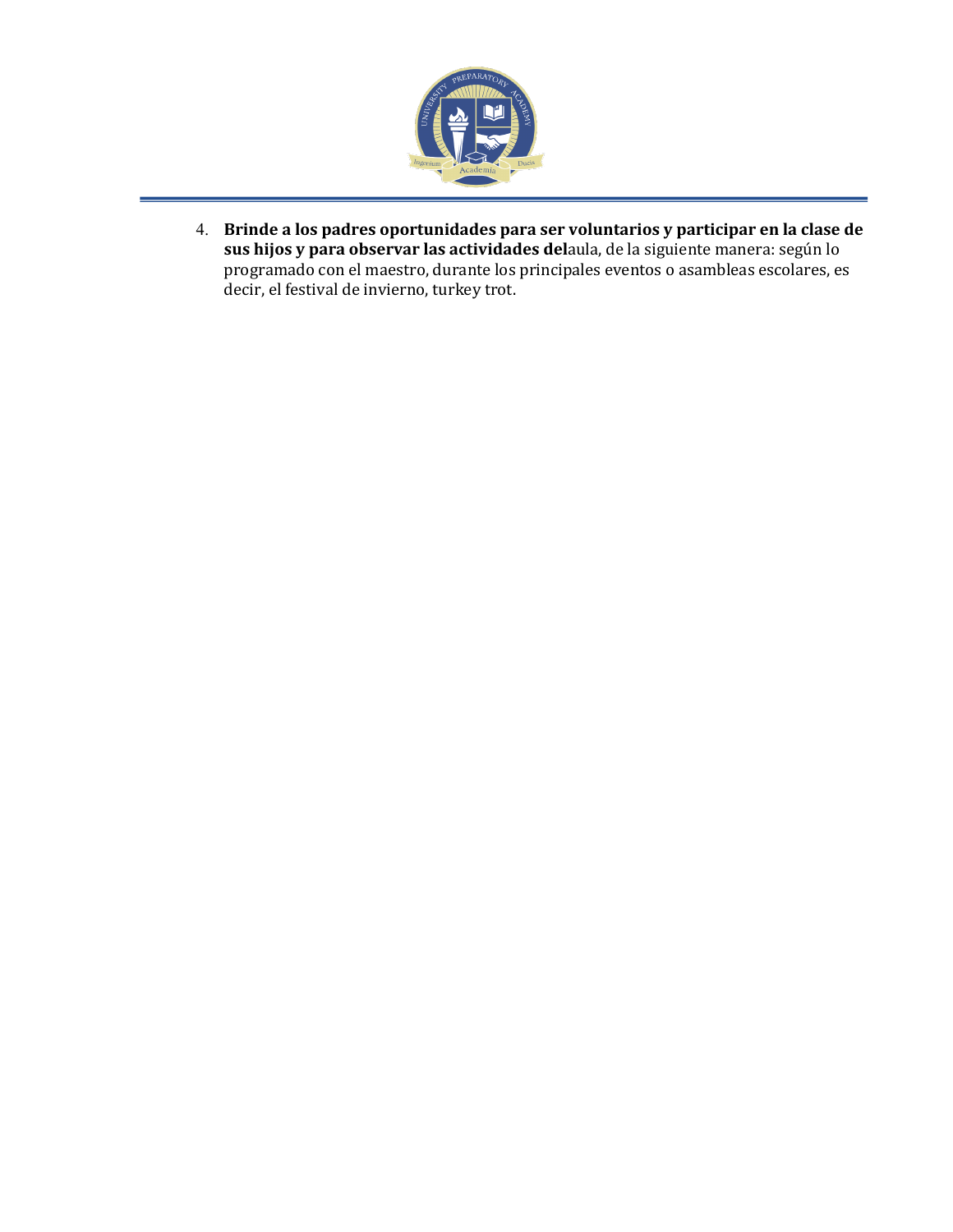

### **Responsabilidades de los padres**

### **Nosotros, como padres, apoyaremos el aprendizaje de nuestros hijos de las siguientes maneras:**

- Monitorear la asistencia y limitar las ausencias de los estudiantes, incluida la instrucción remota en vivo.
- Asegurarse de que se completen los deberes, incluidas las tareas publicadas en Google Classroom.
- Monitorear la cantidad de televisión que ven los niños.
- Participar, según corresponda, en las decisiones relacionadas con la educación de mi hijo.
- Promover el uso positivo del tiempo extracurricular de mi hijo.
- Mantenerse informado sobre la educación de mi hijo y comunicarse con la escuela leyendo de inmediato todos los avisos de la escuela o del distrito escolar recibidos por mi hijo o por correo y respondiendo, según corresponda.
- Servir, en la medida de lo posible, en grupos asesores de políticas, como ser el Representante de Padres del Título I, parte A en el Equipo de Mejoramiento Escolar de la escuela, el Comité Asesor de Políticas del Título I, el Consejo Asesor de Políticas de todo el Distrito, el Comité de Profesionales del Estado, el Equipo de Apoyo Escolar u otros grupos de asesoramiento o políticas escolares.
- Asista al menos a 2 capacitaciones para padres, como la Universidad para Padres, la Orientación para Padres del Título 1, las Capacitaciones ELL o ESE, etc., incluidas las reuniones virtuales de padres.
- Asistir a dos conferencias de padres y maestros durante el año escolar.
- Los padres de los pasajeros del autobús deben estar en el área designada para dejar y recoger 15 minutos antes de la hora programada. Los padres no pueden enviar a un menor o a ningún adulto no autorizado.

## **Responsabilidades del estudiante**

### **Nosotros, como estudiantes, compartiremos la responsabilidad de mejorar nuestro rendimiento académico y alcanzar los altos estándares del estado. Específicamente, haremos lo siguiente:**

- Haz mi tarea todos los días y pide ayuda cuando la necesite.
- Lea al menos 30 minutos todos los días fuera del horario escolar.
- Dar a mis padres o al adulto que es responsable de mi bienestar todos los avisos e información que reciba de mi escuela todos los días.

University Preparatory Academy es una escuela preparatoria de elección. Los estudiantes que reciben más de 4 referencias por infracciones graves (infracciones de nivel 3 y nivel 4) en un año escolar académico están en peligro de perder su asiento. Además, los estudiantes que están excesivamente ausentes también están en peligro de perder su colocación. La determinación final se tomará en conjunto con el director y la junta de gobierno.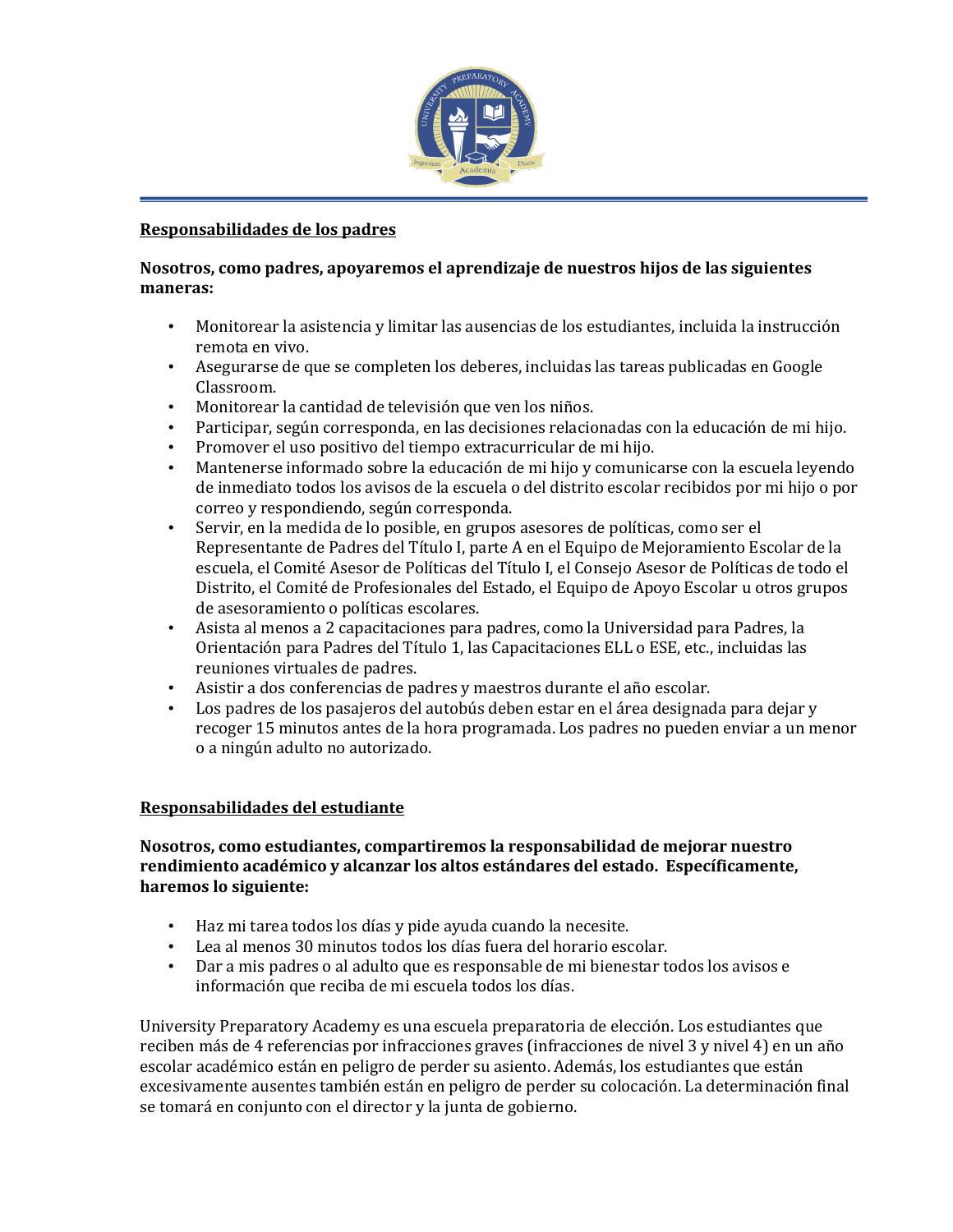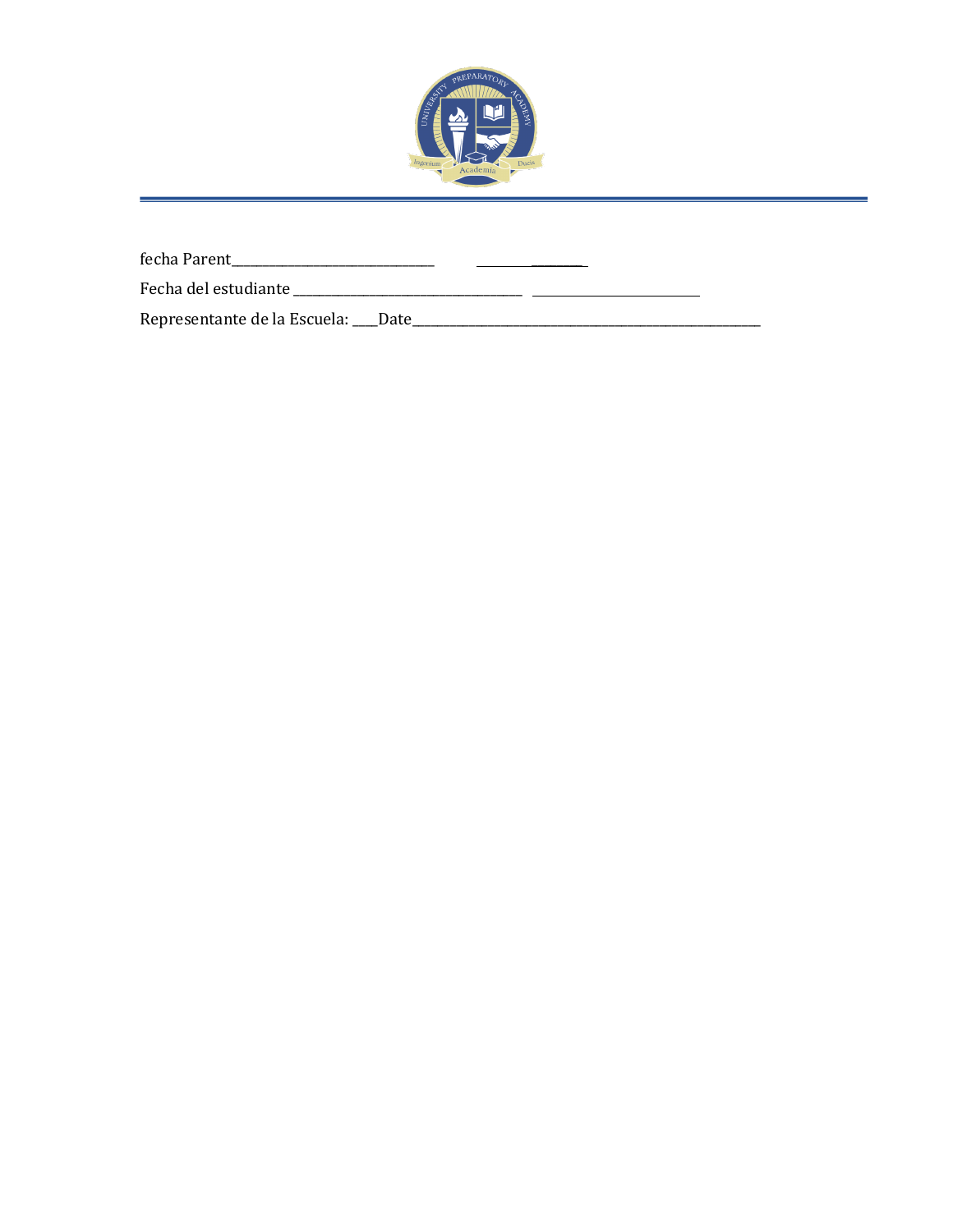

# **COMPACTO ESCOLA-PAI**

A Academia Preparatória universitária e os pais dos alunos participantes de atividades, serviços e programas financiados pelo Título I, Parte A da Lei de Ensino Fundamental e Médio (ESEA) (crianças participantes), concordam que este pacto descreve como os pais, toda a equipe escolar e os alunos compartilharão a responsabilidade pela melhoria do desempenho acadêmico dos alunos e os meios pelos quais a escola e os pais construirão e desenvolverão uma parceria que ajudará as crianças a alcançar a realização do ensino. Ele é de alto padrão.

Este pacto escolar-pai está em vigor durante o ano letivo 2021-2022 da Academia Preparatória universitária- Palm Beach.

## **DISPOSIÇÕES COMPACTAS ESCOLARES EXIGIDAS**

## **Responsabilidades Escolares**

**Academia Preparatória universitária**irá:

**Fornecer currículo e instrução de alta qualidade em um ambiente de aprendizagem solidário e eficaz, tanto de tijolo quanto de argamassa e instrução ao vivo remota, que permite que as crianças participantes atendam aos padrões de realização acadêmica do Estado da seguinte forma:**

- 1. **Realizar conferências de pais e professores (pelo menos anualmente nas escolas de ensino fundamental) durante as quais este pacto será discutido no que diz respeito à realização individual da criança.** Especificamente, essas conferências serão realizadas pelo menos uma vez a cada trimestre.
- 2. **Fornecer aos pais relatórios frequentes sobre o progresso de seus filhos.**  Especificamente, a escola fornecerá relatórios da seguinte forma semanal com um relatório de comportamento, trimestralmente através de um relatório de progresso, e três vezes por ano através de um boletim de ocorrência.
- 3. **Fornecer aos pais acesso razoável aos funcionários.** Especificamente, os funcionários estarão disponíveis para consulta com os pais da seguinte forma: conforme necessário via telefone ou e-mail, 4 vezes por ano através de conferências de pais. Os funcionários também podem se reunir com os pais através do Zoom ou de outras plataformas de videoconferência.
- 4. **Oferecer aos pais oportunidades de se voluntariar e participar da aula de seus**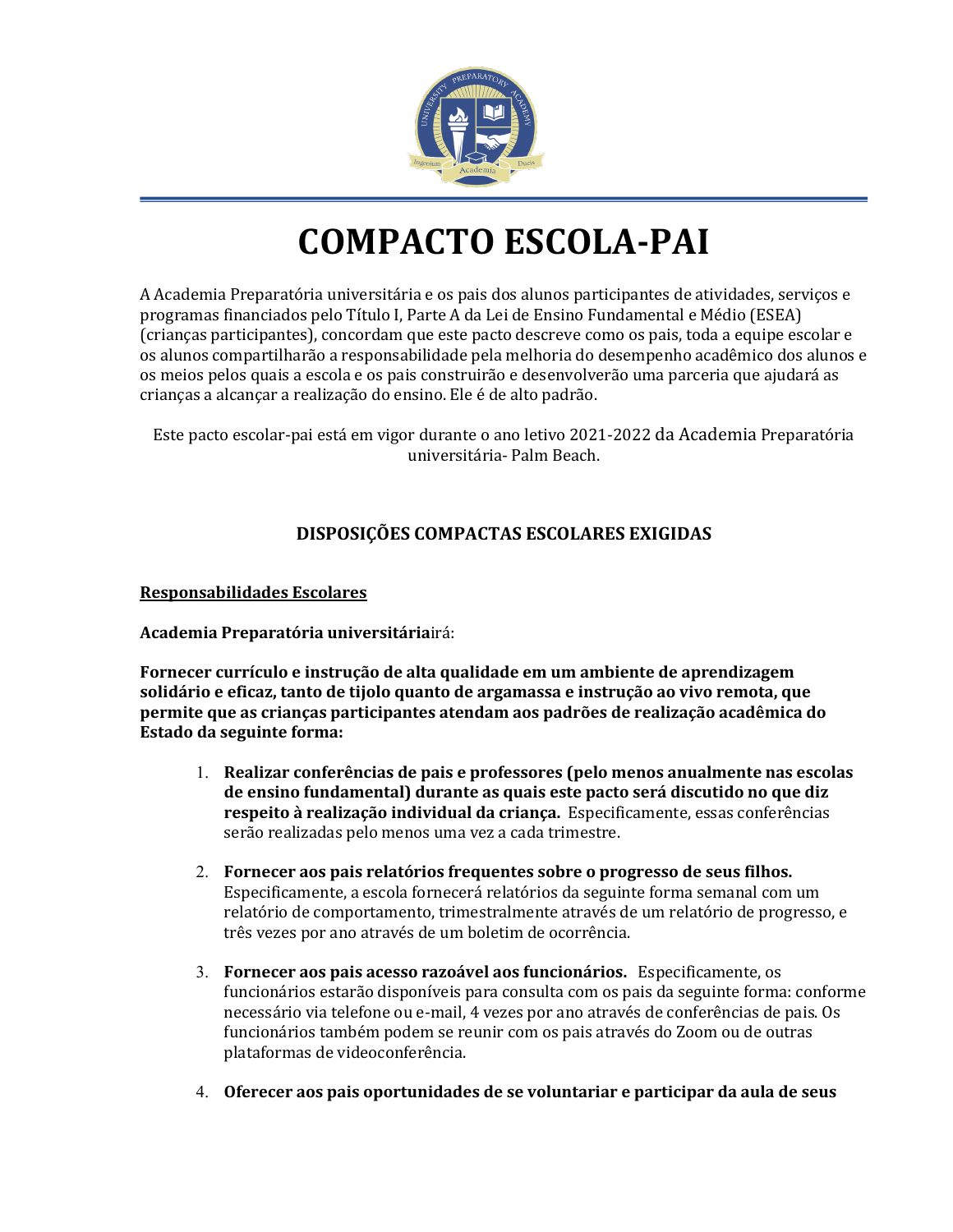

**filhos e observar as atividades em sala de**aula, da seguinte forma: como programado com o professor, durante grandes eventos escolares ou assembleias, ou seja, festival de inverno, Turkey Trot.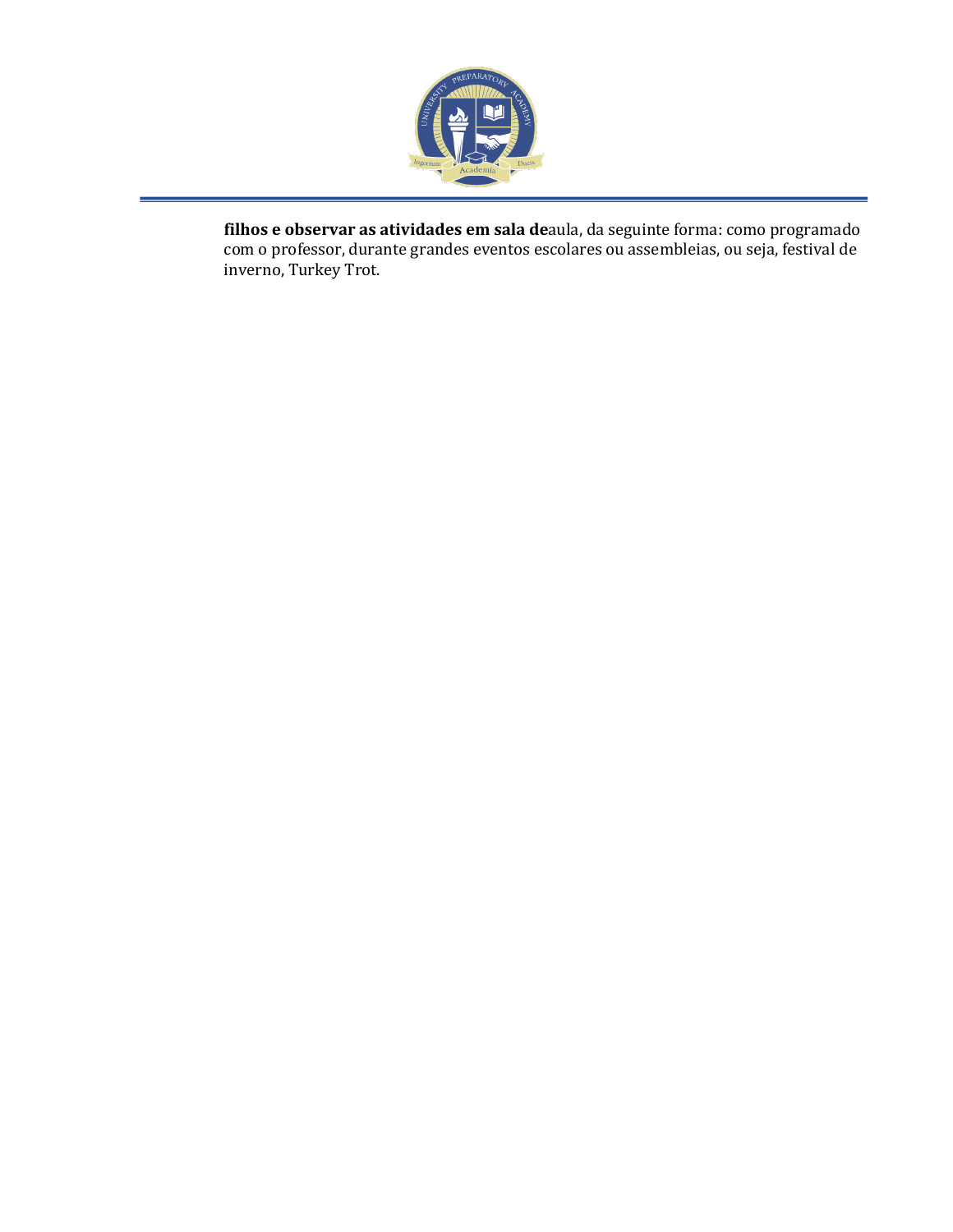

### **Responsabilidades dos Pais**

### **Nós, como pais, apoiaremos a aprendizagem de nossos filhos das seguintes maneiras:**

- Monitorar a frequência e limitar as ausências dos alunos, incluindo instruções ao vivo remotas.
- Garantir que a lição de casa seja concluída, incluindo atribuições postadas no Google Classroom.
- Monitorando a quantidade de televisão que as crianças assistem.
- Participando, conforme apropriado, nas decisões relativas à educação do meu filho.
- Promovendo o uso positivo do tempo extracurricular do meu filho.
- Mantendo-se informado sobre a educação do meu filho e comunicando-se com a escola lendo prontamente todos os avisos da escola ou do distrito escolar recebidos pelo meu filho ou pelo correio e respondendo, conforme apropriado.
- Servindo, na medida do possível, em grupos consultivos políticos, como ser o Título I, representante dos pais da Parte A na Equipe de Melhoria Escolar da escola, o Comitê Consultivo de Políticas do Título I, o Conselho Consultivo de Políticas do Distrito, o Comitê de Praticantes do Estado, a Equipe de Apoio Escolar ou outros grupos consultivos ou políticos escolares.
- Participe de pelo menos 2 treinamentos de pais, como Parent University, Title 1 Parent Orientation, ELL ou ESE Trainings, etc., incluindo reuniões virtuais de pais.
- Participe de duas conferências de pais e professores durante o ano letivo.
- Os pais dos passageiros de ônibus devem estar na área designada de entrega e retirada 15 minutos antes do horário programado. Os pais não podem enviar um menor ou qualquer adulto não autorizado.

## **Responsabilidades estudantis**

## **Nós, como estudantes, compartilharemos a responsabilidade de melhorar nosso desempenho acadêmico e alcançar os altos padrões do Estado. Especificamente, nós vamos:**

- Faça meu dever de casa todos os dias e peça ajuda quando eu precisar.
- Leia pelo menos 30 minutos todos os dias fora da escola.
- Dê aos meus pais ou ao adulto responsável pelo meu bem-estar todos os avisos e informações recebidos por mim da minha escola todos os dias.

A Academia Preparatória universitária é uma escola preparatória de escolha. Os alunos que recebem mais de 4 encaminhamentos por infrações graves (infrações de nível 3 e nível 4) em um ano letivo estão em risco de perder seu lugar. Além disso, os alunos que estão excessivamente ausentes também correm o risco de perder sua colocação. A determinação final será feita em conjunto com o diretor e o conselho de administração.

Parent\_\_\_\_\_\_\_\_\_\_\_\_\_\_\_\_\_\_\_\_\_\_\_\_\_\_\_\_\_\_\_\_ Data \_\_\_\_\_\_